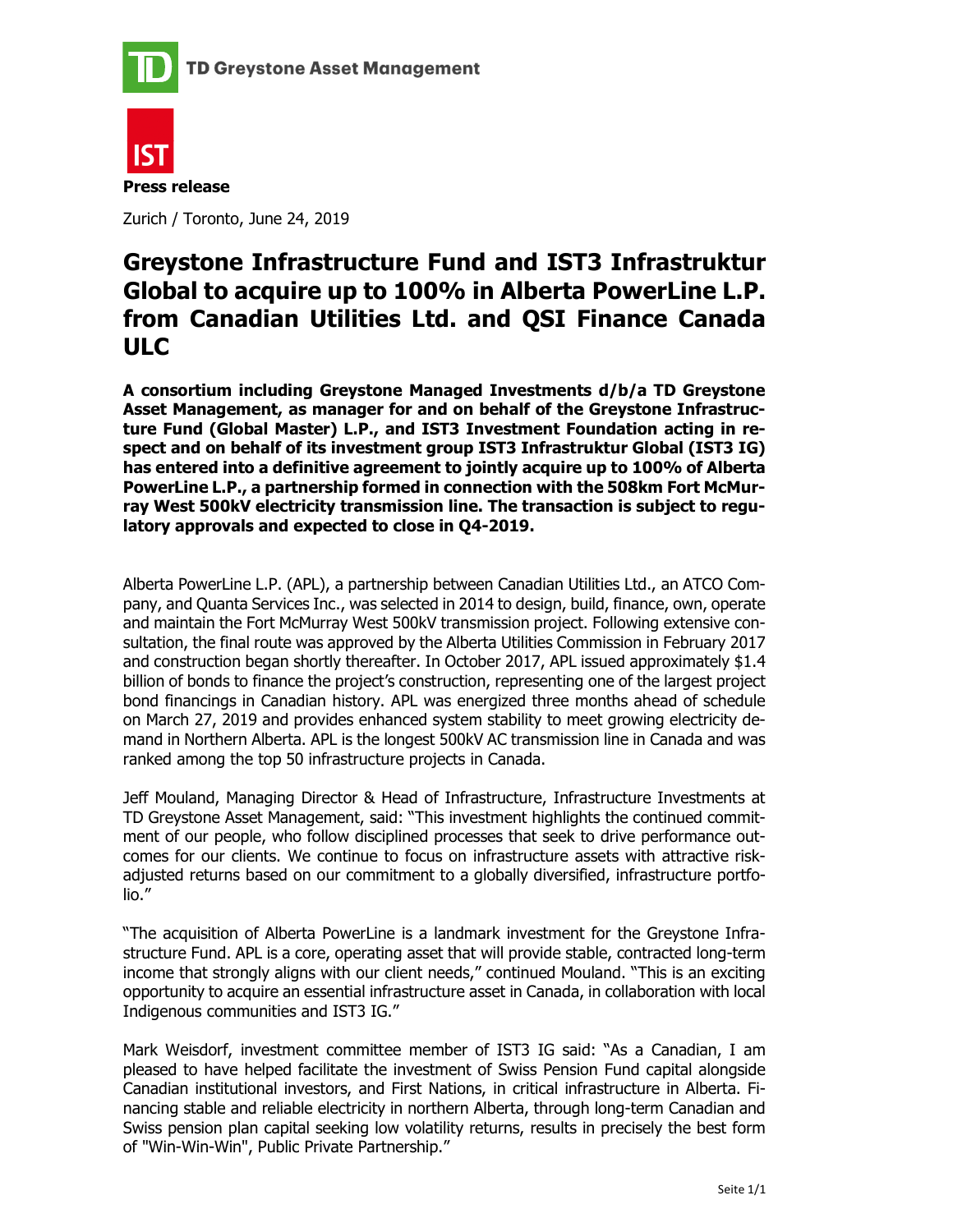



Martin Ragettli, member of the Management Team of IST3 IG said: "This investment marks our entry into the attractive Canadian infrastructure market as partner in a like-minded consortium with remarkable execution capabilities. APL provides our investor base with significant portfolio diversification benefits. The ongoing collaboration with ATCO Electric Ltd. as a best in class industrial partner and the cash flow profile of the availability based contract, positions our vehicle as a natural owner of APL."

The consortium was advised by McCarthy Tétrault LLP (legal), KPMG LLP (tax, financial), Deloitte Corporate Finance Inc. (financial model), CIBC World Markets Inc. (exclusive debt advisor and arranger), Lummus Consultants International LLC (technical) and Marsh Canada Ltd. (insurance).

## About the Greystone Infrastructure Fund

The Greystone Infrastructure Fund is open-ended with a global mandate that targets diversified mid-market infrastructure assets with attractive risk-adjusted returns, capable of providing predictable and stable cash flows over the long term. The Greystone Infrastructure Fund forms part of the Alternative Investments platform managed by TD Greystone Asset Management.

### About TD Greystone Asset Management

TD Greystone Asset Management (TD Greystone) is an institutional money manager based in Regina with additional offices in Toronto, Winnipeg and Hong Kong. Since 1988, TD Greystone has been offering a full range of multi-asset class solutions with in-house teams covering fixed income, Canadian equities, U.S. equities, international equities, real estate, mortgages and infrastructure. In November 2018, The Toronto-Dominion Bank (TD) completed the acquisition of Greystone Capital Management Inc. (GCMI), parent company of Greystone Managed Investments Inc., which now operates as TD Greystone. This transaction provides the asset management businesses of TD one of the broadest offerings of investment solutions in Canada, and will provide clients access to alternative investments and the ability to further integrate private and public asset classes into their portfolios. To learn more about TD Greystone, please visit https://greystone.td.com

#### About IST3 Investment Foundation

IST3 Investment Foundation enters the investment through its discretionary private infrastructure equity vehicle, IST3 Infrastruktur Global (IST3 IG), which is funded exclusively by Swiss pension plans and has an unlimited lifetime. IST3 IG is part of the IST platform, which was founded in 1967 and manages approximately CHF 9.0bn in capital out of Zurich and Lausanne for more than 500 Swiss pension funds, providing transparent, cost efficient and best in class traditional and alternative investment management services. IST3 IG's conservative direct infrastructure investment approach aims at pooling Swiss pension fund capital in order to invest directly into long-term infrastructure assets on a diversified basis, across OECD countries. To learn more about the IST platform, please visit https://istfunds.ch/en/about-us/

#### Media contacts:

TD Greystone Asset Management: Anne Bilczuk, Head of Branding & Communications, TD Greystone Asset Management Telephone +1 306 779 6153, Email: anne.bilczuk@greystone.ca

## IST3 Investment Foundation: Henning Buller, Marketing IST3 Investment Foundation